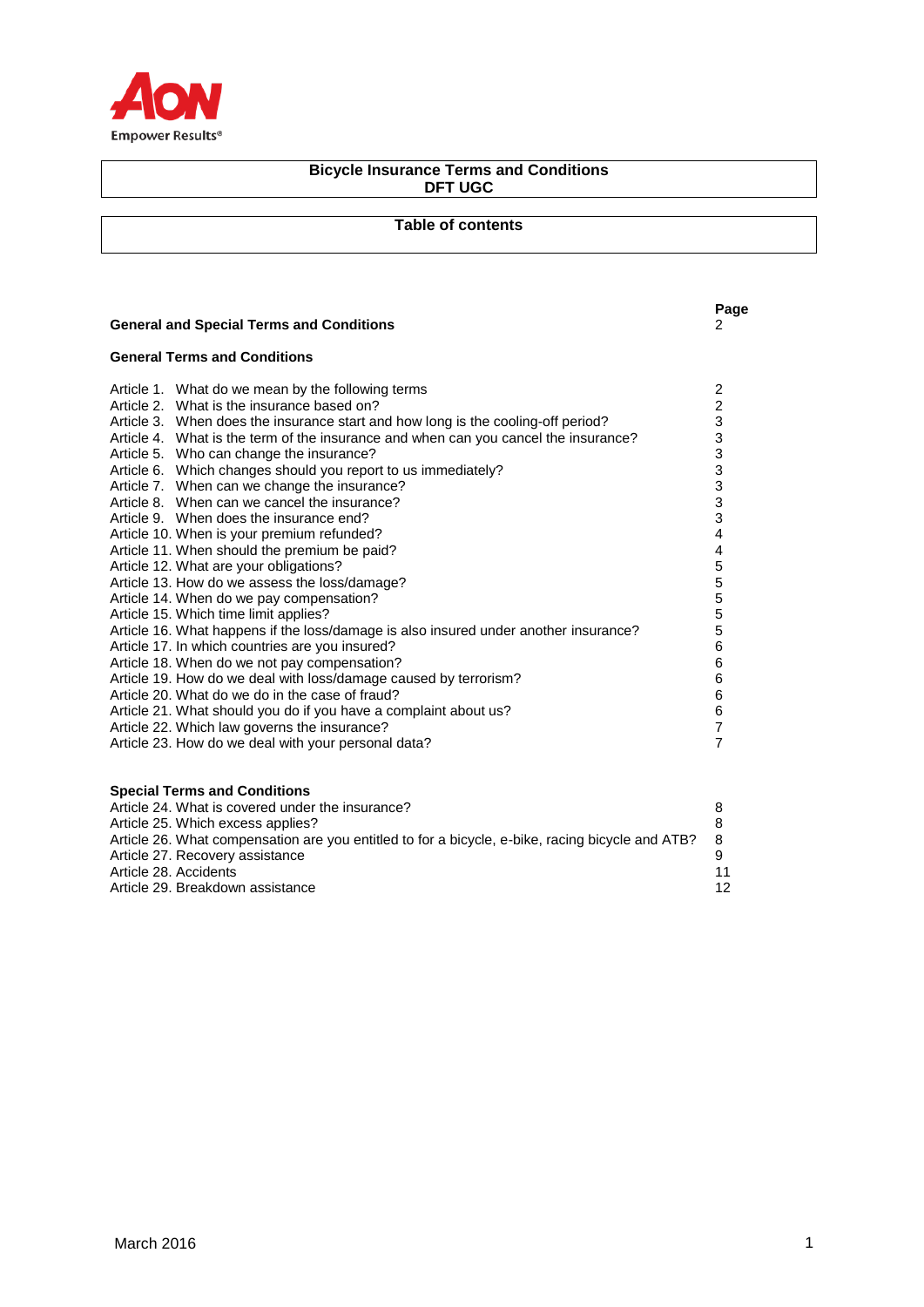

# **General and Special Terms and Conditions**

These policy conditions comprise General Terms and Conditions and Special Terms and Conditions. The General Terms and Conditions apply to all insurance cover. The Special Terms and Conditions apply to specific insurance cover. Your policy schedule sets out what is covered by your insurance.

#### **General Terms and Conditions**

# **Article 1. What do we mean by the following terms?**

- The following terms are used frequently in these Terms and Conditions. This is why we explain them.
- **1. Policyholder**
	- The person who took out the insurance.
- **2. Insured party**
	- **a.** the owner of the bicycle;
	- **b.** a person using the bicycle with your permission.
- **3. You**
	- The insured party or the policyholder.
- **4. We, us, our**

One Underwriting B.V., part of Aon, is registered with AFM under number 12009128, has its statutory office in Amsterdam and is registered with the Dutch Chamber of Commerce under number 33109041.

**5. Loss/damage event**

An incident or series of incidents related to each other that have a single cause and which result in loss/damage to persons and/or property. Loss/damage is only insured if the loss/damage event occurs suddenly during the term of the insurance.

#### **6. Expert**

An expert person who is registered with NIVRE (Dutch Institute of Loss Adjusters) or approved by us. He/she shall objectively examine the loss/damage and determine the cause of the loss/damage event and the extent of the loss/damage. He/she shall draw up a report of his/her findings.

- **7. Premium**
	- The amount you pay for the insurance.
- **8. Compensation**
	- The amount that we pay for a loss/damage event.
- **9. External cause of loss/damage**
- An unforeseen, sudden and unexpected loss/damage event, where the cause is external to the bicycle.

# **10. Fraud**

Causing intentional harm to another party by, for example:

- **a.** not giving an honest account of what happened;
- **b.** providing false information or withholding information in an insurance application or
- a claim for compensation;
- **c.** wrongly claiming loss/damage.
- **11. Bicycle**
	- The type of bicycle described in the policy schedule.

#### **12. Accessories**

The additional components attached to the bicycle and shown on the purchase receipt, which price is included in the insured amount.

# **13. Insured amount**

- The amount stated in the policy schedule:
- **a.** the listed value of a new bicycle (up to 1 year old) at the time of purchase;
- **b.** or the purchase price of a second-hand bicycle;
- **c.** or the value appraised by the bicycle dealer.
- **14. Total loss**
	- If the repair costs exceed 80% of the compensation referred to in Article 26.

#### **15. Theft**

Removing the bicycle without permission or removing components or accessories from the bicycle, where the bicycle, bicycle components or bicycle accessories are not recovered within 48 hours.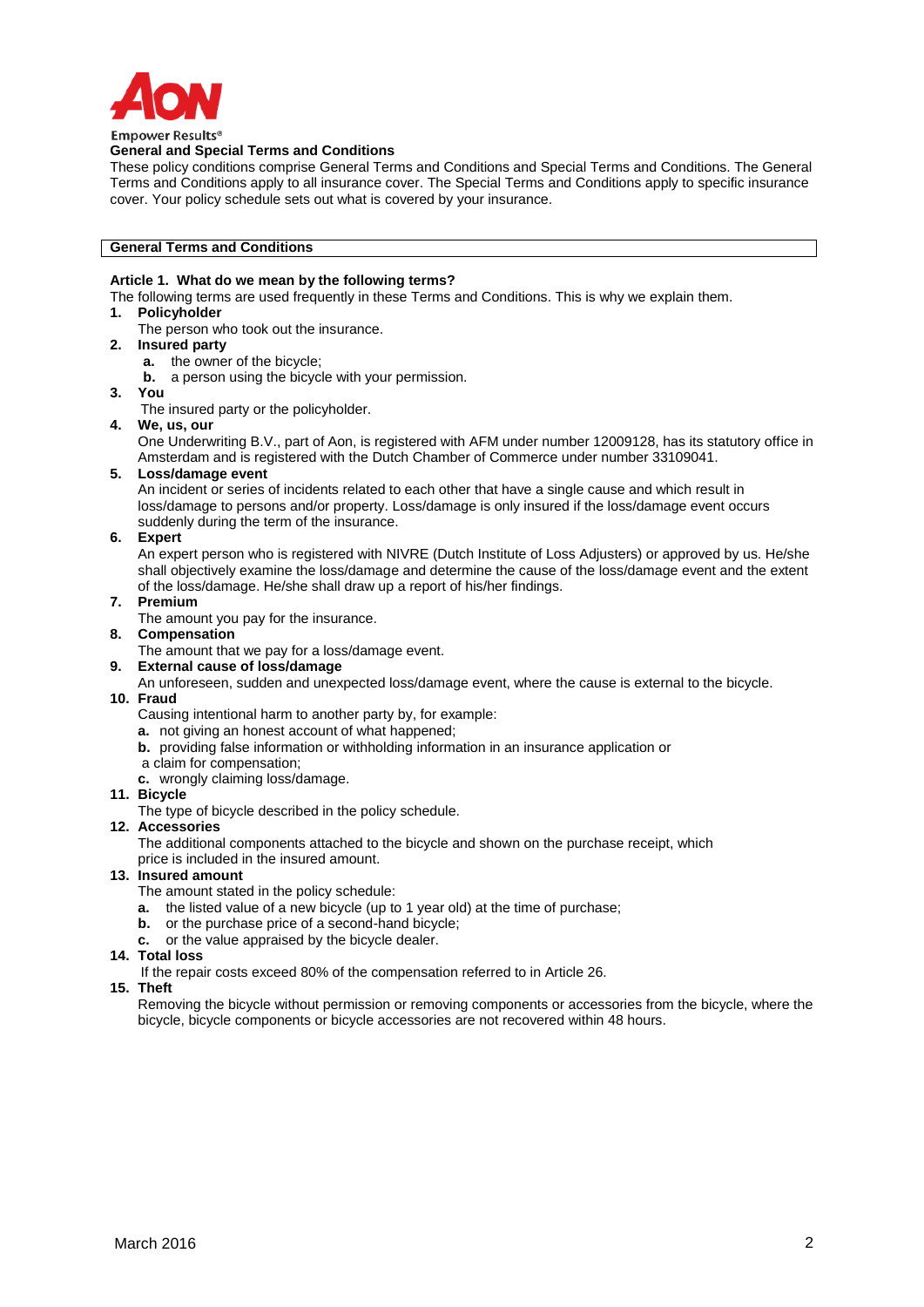

# **16. Lock**

 An ART approved lock (of category 2 or higher), which brand and key number have been provided to us.

- **17. Standard bicycle keys**
- The keys supplied by the lock manufacturer for the lock.
- **18. Battery**

The standard battery supplied with the new bicycle and the battery charger for the pedal support.

**19. In writing**

By post, fax or e-mail. We will send any messages to you to the most recent (e-mail) address we have.

# **Article 2. What is the insurance based on?**

- **1.** The data you provided to us.
- **2.** The policy is based on the answers you provided to us.
- **3.** The General Terms and Conditions and the Special Terms and Conditions and any additional agreements (clauses)

that we make with you when we issue the policy.

If you have not provided us with the correct data, this may have consequences for your compensation and/or the continuation of the insurance. If necessary, we will adjust your premium and/or the conditions or end your insurance prematurely.

# **Article 3. When does the insurance start and how long is the cooling-off period?**

- **1.** The insurance starts on the commencement date as set out in your policy schedule.
- **2.** This is never before the date on which the insurance was taken out.
- **3.** You can change your mind within 14 days of receipt of the 1<sup>st</sup> policy schedule. In that case, the insurance was never in effect. No costs are charged for the cancellation of the insurance. In that case, you are not required to pay any premium.

# **Article 4. What is the term of the insurance and when can you cancel the insurance?**

- The term of the insurance is stated in the policy schedule. You may cancel the insurance:
- **1.** As of the next principle premium due date stated in the policy schedule.
- **2.** Daily, from the date the insurance is renewed.
- **3.** Within 30 days of the notification referred to in Article 7. In that case, the insurance ends on the date that the change takes effect. You will receive a refund of the premium already paid for the remaining term of the insurance, less an administration fee.

You are not entitled to cancel the insurance in the first year if:

- **a.** we lower the premium or offer better conditions;
- **b**. the change is the result of statutory regulations.
- **4.** After the notification of loss/damage. Up to 2 months after we have informed you of our final position regarding the loss/damage.

#### **Article 5. Who can change the insurance?**

You may submit a request to change the insurance at any time. We will then assess this request.

#### **Article 6. Which changes should you report to us immediately?**

- **1.** If you or your dependants have no further interest in the bicycle, for example due to sale, theft or total loss.
- **2.** When changing your payment account, e-mail, address or postal address.

# **Article 7. When can we change the insurance?**

- **1.** We can change the premium and/or conditions at any time we choose. You will receive advance notice of this. If you do not make use of your rights referred to in Article 4.3 then you agree to this change.
- **2.** Indexation: The principal premium due date may be annually adjusted by us. This adjustment is in accordance with the latest consumer price index. This price index is issued by Statistics Netherlands (CBS).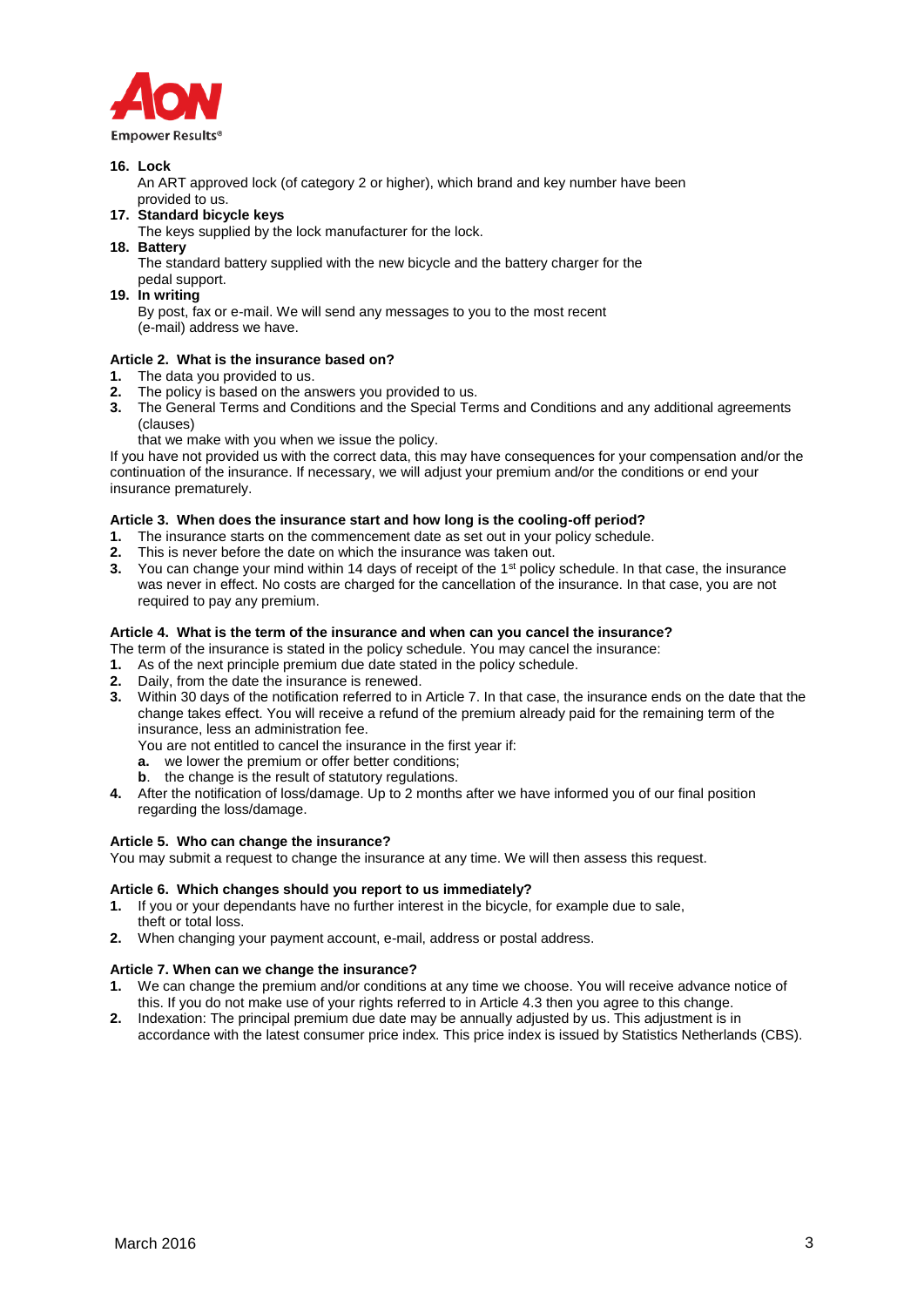

# **Article 8. When can we cancel the insurance?**

- **1.** If you fail to pay the full premium and additional costs.
- **2.** If you have provided incorrect information to us when taking out the insurance or upon loss/damage, or if there is any (attempted) fraud, deception or deceit.
- **3.** If there is (attempted) fraud, deception or deceit concerning the loss/damage or when taking out the insurance.
- **4.** After the notification of loss/damage. Up to 2 months after we have taken a final position and have notified you of this.
- **5.** If you report above average loss/damage. In that case, we will attempt to find a solution together with you and make agreements for the future. If this does not lead to an improvement in our opinion or if you do not want to cooperate with this, then this may result in the cancellation of the insurance. In that case, we will notify you in writing 2 months beforehand.
- **6.** If there is a breach of trust.
- **7.** If the loss/damage occurred because you were under the influence of alcohol, when cycling is forbidden by law.
- **8.** If the loss/damage occurred because you were under the influence of drugs or medication.
- **9.** If you refuse to cooperate with a blood test or other examination to determine the level or use referred to in Articles 6.7 and 6.8.
- **10.** If you fail to meet your obligations under this agreement.

# **Article 9. When does the insurance end?**

- 
- **1.** If you no longer permanently reside in the Netherlands.<br>**2.** Unon your death, if your dependants have no further int **2.** Upon your death, if your dependants have no further interest in the bicycle.
- **3.** When selling the bicycle.
- **4.** In the event of total loss or theft of the bicycle.

#### **Article 10. When is your premium refunded?**

When you cancel the insurance you will receive a refund of the premium already paid for the remaining term of the insurance. We will deduct the administration fee from this. You will not be refunded premium if there is (attempted) fraud, deception or deceit concerning the loss/damage or when taking out the insurance.

# **Article 11. When should the premium be paid?**

# **1. You always pay the premium in advance.**

#### **2. Initial premium.**

Initial premium is the premium you are required to pay from the commencement date of the insurance until the first premium due date.

- **a**. What happens if you fail to pay the initial premium within 14 days of it being due? In that case, there is no insurance cover from the commencement date of the insurance. We are not obliged to send you a payment reminder.
- **b.** If we decide to collect the initial premium then all additional costs are for your account. If we have not yet cancelled the insurance, we will restore cover 1 day after receipt of all outstanding amounts. Damage that occurred during the period that the cover was null and void is not insured.

# **3. Subsequent premium.**

Subsequent premium is the premium you are required to pay after the initial premium on the premium renewal date, including the premium related to interim changes.

# **a.** You are required to

- pay us the subsequent premium no later than the 30<sup>th</sup> day after it is due.
- **b.** If we are forced to collect the subsequent premium by legal means or by another external procedure, then all additional costs are for your account.
- **c.** If you refuse to pay the subsequent premium or additional costs, you are not covered for loss/damage which occurs from this time.
- **d.** What happens if you fail to pay the subsequent premium or additional costs on time? In that case, you have no cover for loss/damage that occurs from the  $15<sup>th</sup>$  day after we sent a payment reminder and payment has not been received.
- **d.** You remain liable to pay the subsequent premium and additional costs. If we have not yet cancelled the insurance, we will restore cover 1 day after receipt of all outstanding amounts. Damage that occurred during the period that the cover was null and void is not insured.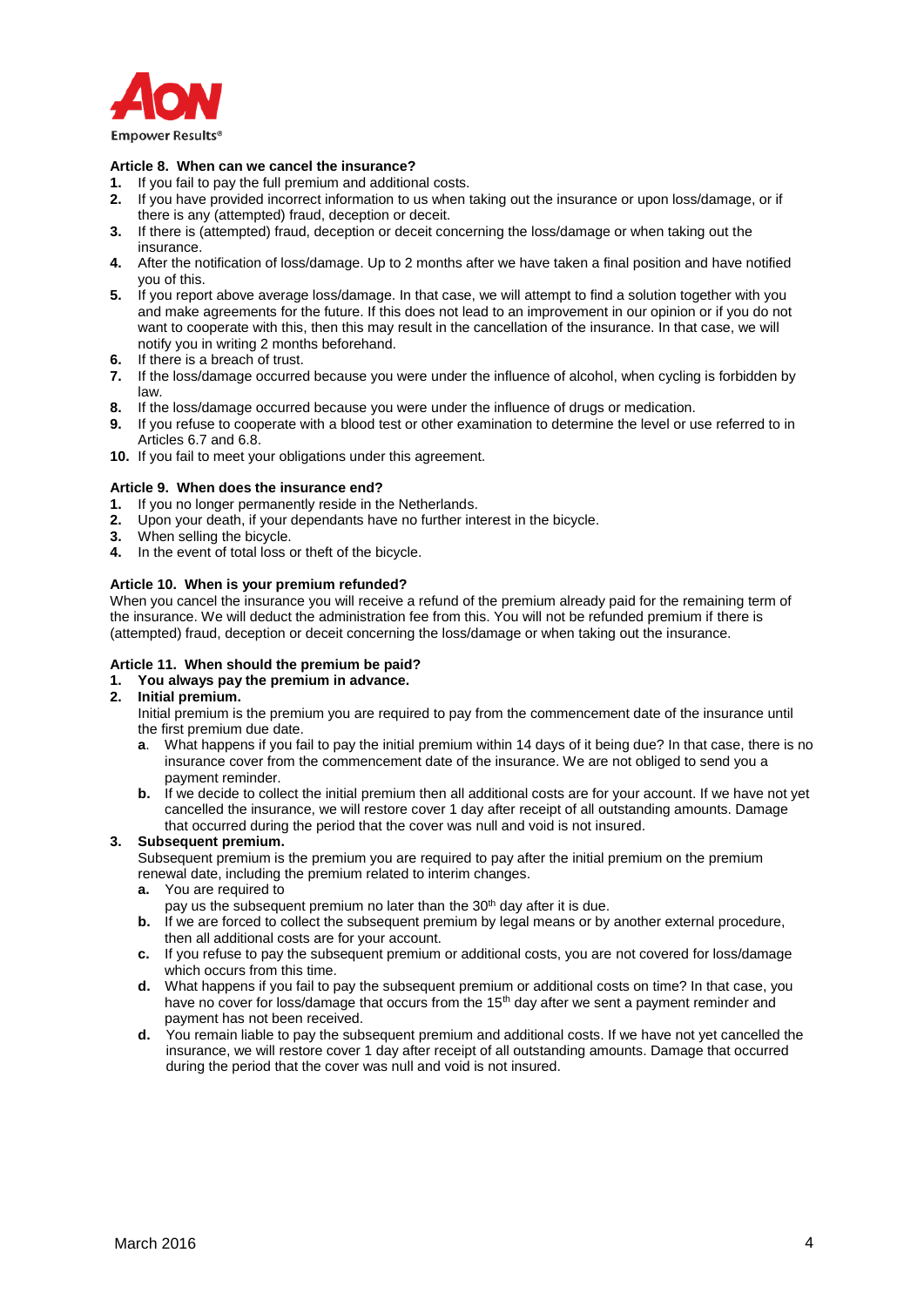

# **Article 12. What are your obligations?**

- **1.** In the event of a loss/damage event:
	- Please telephone your insurance agent or us as soon as possible. The telephone number of the insurance agent is in the policy schedule.
	- You are obliged:
	- **a.** to report the loss/damage to us as soon as possible;
	- **b.** limit the loss/damage as much as possible;
	- **c.** follow the instructions given by us and/or our claims assessor;
	- **d.** provide your full cooperation;
	- **e.** provide all information on time so that we can assess the loss/damage;<br>**f.** in the case of theft, you should send us:
	- in the case of theft, you should send us:
	- **1.** a copy of the report to the police;
		- **2.** the original bicycle keys for the lock, of which at least 1 key must show signs of use. The risk of sending us the original bicycle keys is for your account.
			- If the racing bike or ATB was not locked (with at least a 2 star lock) to a fixed object, such as a tree, lamppost, bicycle rack or a solid object in a (locked) room then you must show that there was direct supervision;

**3.** the purchase receipt.

You are obliged to

report the (theft) loss/damage to your insurance agent or us within 8 days, together with a description. You must notify us immediately if the insured object is recovered.

- **g.** do not make a commitment, provide a statement or perform an act that could damage our interests;
- **h.** consult with us first before you have the loss/damage repaired or destroy and/or relinquish the remnants;
- **i.** demonstrate or justify the loss/damage;
- **j.** send us an itemised invoice of the repairs;
- **k.** notify us if the loss/damage is also covered by another insurance or recoverable from another party.

# **2.** Duty of care

You should take all precautions to prevent loss or damage, including by carefully retaining the original bicycle keys and not leaving the keys unattended in clothing, bag, wardrobe, etc.

**3.** Lock and standard bicycle keys You should immediately report any replacement of the lock and/or loss of the standard bicycle keys to us. Duplicate bicycle keys may only be made by the manufacturer of the lock.

#### **Article 13. How do we assess the loss/damage?**

We assess the loss/damage based on the information we receive from you, the insurance agent or a claims assessor who has been appointed by us and by applying these terms and conditions.

#### **Article 14. When do we pay compensation?**

Once we have received all the necessary information, we will determine whether you are entitled to compensation. If this is the case, we will pay the compensation within 10 (business) days.

# **Article 15. Which time limit applies?**

The statutory rules concerning the lapse of time apply. If we reject your request for compensation in writing, you must respond within 3 years. Otherwise, your loss/damage is not reconsidered.

#### **Article 16. What happens if the loss/damage is also insured under another insurance?**

We do not pay compensation for loss/damage that is covered or recoverable in accordance with the law or under another insurance if you were not insured with us. However, we will pay compensation for loss/damage that exceeds the amount insured elsewhere, but only up to the maximum amount insured by us.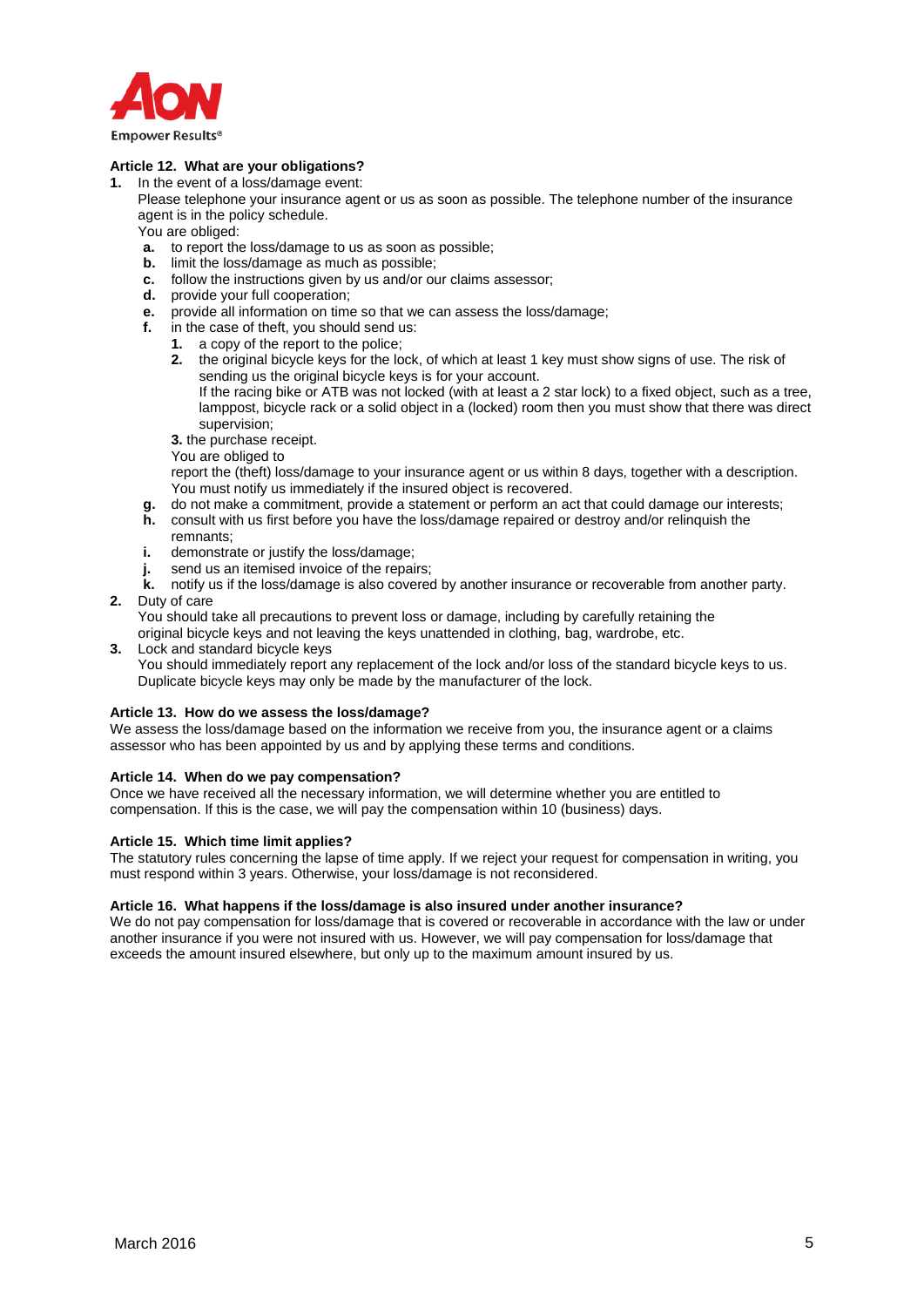

#### **Emnower Results®**

#### **Article 17. In which countries are you insured?**

- **1.** The bicycle is insured worldwide.
- **2.** The recovery assistance is only valid in (geographical) Europe, Russia to the Urals and in Turkey to the Bosphorus.
- **3.** Accident coverage is insured worldwide.
- **4.** The breakdown assistance is only valid in the Netherlands.

# **Article 18. When do we not pay compensation?**

- **1.** In the event the loss/damage is caused and/or exacerbated:
	- **a.** with your permission and/or the permission of another interested party;
	- **b.** by intent and/or deliberate or non-deliberate recklessness;
	- **c.** and/or by the deliberate or non-deliberate fault of you and/or another interested party;
- **2.** by acts of war, such as armed conflict, civil war, rebellion, civil unrest, riots and mutiny;
- **3.** by nuclear reactions;
- **4.** by an earthquake or other natural disaster;
- **5.** by an earth tremor, for example caused by gas extraction;
- **6.** by (an attempt to commit) fraud;
- **7.** because you were under the influence of alcohol to such a degree that cycling is forbidden by law;
- **8.** because you were under the influence of drugs or medicine;
- **9.** by wear and tear, inherent defect, inadequate maintenance and decrease in value;
- **10.** while participating in competitions or competition training;
- **11.** use during hiring out;

In addition, we do not pay compensation for loss/damage:

- **12.** if you refuse to cooperate with a blood test or other examination to determine the level or use referred to in Articles 18.7 and 18.8;
- **13.** to tyres, bell, skirt guards, cables, straps and loss/damage caused by scratches,
- unless other damage was caused to the bicycle during the same loss/damage event;
- **14.** the insured object is used for business purposes, unless this has been agreed with us;
- **15.** if the bicycle or e-bike were not locked using the lock specified to us in the case of theft;
- **16.** in the event the theft of a racing bike or ATB, where:
	- **a.** this was left without direct supervision and was not locked (with at least a 2 star lock) to a fixed object, such as a tree, lamppost, bicycle rack or a solid object in a (locked) room;
	- **b.** this was visibly left in a motor vehicle and there were no signs of forced entry
	- of the motor vehicle;
	- **c.** this was left
	- on a bicycle carrier or roof rack without adequate precautions to prevent theft;
- **17.** if you are unable to provide the purchase receipt or valuation report;
- **18.** if the battery was not new when the bicycle insurance was taken out;
- **19.** if the functionality of the battery is not affected by the damage and repair is not necessary for the proper functioning of the battery;
- **20.** if you fail to comply with your obligations and thereby harm our interests.

# **Article 19. How do we deal with loss/damage caused by terrorism?**

We reimburse loss/damage according to the Claims Settlement Protocol of Nederlandse

Herverzekeringsmaatschappij voor Terrorismeschaden N.V. (NHT). This states that we can limit the compensation in the case of terrorism or malevolent contamination. You can find the full text of this protocol at [www.terrorismeverzekerd.nl.](http://www.terrorismeverzekerd.nl/)

# **Article 20. What do we do in the case of fraud?**

We conclude an insurance with each other based on trust. Unfortunately, this trust is sometimes abused and this can adversely affect us and other insured parties. We therefore make every effort to detect and investigate fraud. In the event of fraud, we can:

- **1.** not reimburse any loss/damage;
- **2.** reclaim an amount we paid you for loss/damage;
- **3.** charge you additional costs incurred;
- **4.** terminate the insurance;
- **5.** report this fraud to the police and to the Stichting Centraal Informatie Systeem (CIS Foundation). This allows us to warn other insurers of fraudsters.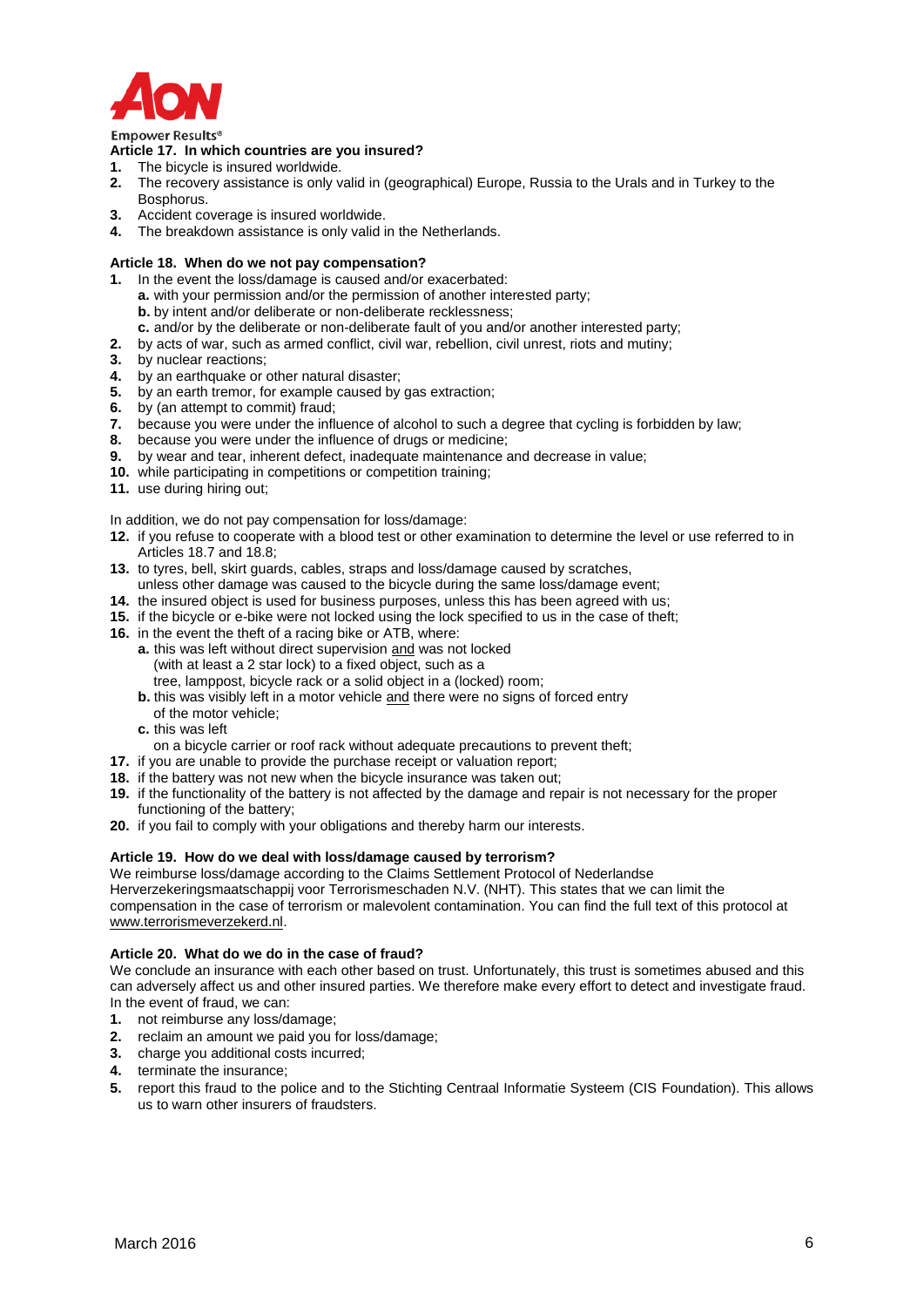

#### **Article 21. What should you do if you have a complaint about us?**

If you are not satisfied with the services provided by Aon or the insurance company, you can submit your complaints and / or suggestions to the management of Aon, Admiraliteitskade 62, 3063 ED Rotterdam, Postbus 518, 3000 AM Rotterdam. You can also report the complaint via our website: www.aon.nl.

After receiving your complaint we will contact you as soon as possible but in any case within two weeks. With complaints about the service provided by the insurance company, you can of course approach the management of the insurance company directly. If desired, you can request contact details from Aon.

Experience shows that most complaints are handled satisfactorily. If, however, we are unable to find a solution, you can turn to the Klachteninstituut Financiële Dienstverlening with your complaints.

PO Box 93257, 2509 AG The Hague

telephone 077 333 8 999, Website www.kifid.nl.

This complaints procedure at Kifid is only open to consumers, and therefore not to companies or individuals who exercise a profession.

Aon follows the statements of the Kifid. You can also contact the civil court

#### **Article 22. Which law governs the insurance?**

The insurance is governed by Dutch law.

#### **Article 23. How do we deal with your personal data?**

The personal data you provide to us will be used by us to process your request for information, quotes and financial products. We also use this personal data to possibly contact you on the basis of the quotation, for the establishment of the insurance and for the services provided by us. We handle your information with great care. We also request this from other parties with whom we share your information. More information about how we handle your personal data can be found in our Privacy Statement at aon.nl/privacyverklaring.

#### **Relevant organisations**

[www.stichtingcis.nl](http://www.stichtingcis.nl/)

In connection with a responsible acceptance, risk and fraud policy, we can

consult your data and record these in the Central Information System of

insurance companies active in the Netherlands (CIS Foundation), Bordewijklaan 2, 2591 XR in The Hague. The goal of

the processing of personal data by the CIS Foundation insurers is to allow insurers and authorised agents to manage risks and prevent fraud. You can find more information at [www.stichtingcis.nl.](http://www.stichtingcis.nl/) This website also includes the privacy policy of the CIS Foundation.

[www.cbpweb.nl](http://www.cbpweb.nl/)

The Personal Data Protection Act is applicable. For data processing purposes, the customer base is registered with the Dutch Data Protection Authority (DPA) in The Hague under numbers m1065468 and m1063752. The public register is included on the above website.

[www.verzekeraars.nl](http://www.verzekeraars.nl/)

We adhere to the Code of Conduct for the Processing of Personal Data by Financial Institutions when processing personal data. This code is included on the above website of the Association of Insurers.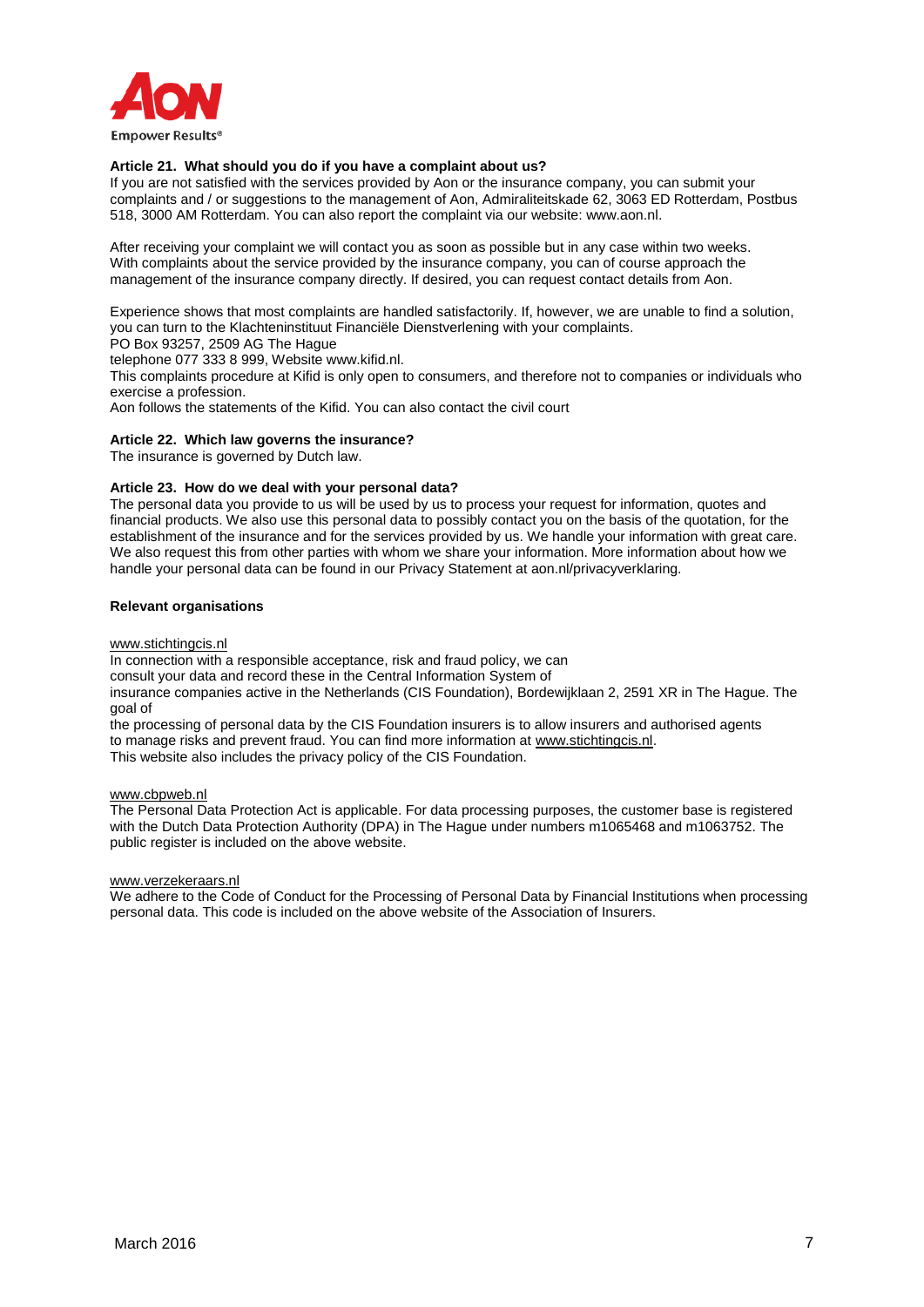

#### **Special Terms and Conditions**

The Special Terms and Conditions contain provisions that only apply to the cover. You can see what is covered under your insurance in your policy schedule.

#### **Article 24. What is covered under the insurance?**

The policy schedule describes your cover.

**1.** Theft. This includes loss/damage to the bicycle:

- **a.** resulting from an attempted theft;
- **b.** occurring during the period of the theft.
- **2.** Damage:

Damage to the bicycle caused by a collision, a fall or some other external cause of loss/damage.

# **Article 25. Which excess applies?**

For each loss/damage event:

| <b>Excess</b>                    | <b>Total loss</b>            | Theft of bicycle             | Damage and theft of parts and<br>accessories |
|----------------------------------|------------------------------|------------------------------|----------------------------------------------|
| racing bicycle and<br><b>ATB</b> | 20% of the insured<br>amount | 10% of the insured<br>amount | € 50.-                                       |
| bicycle and e-bike               | € 0.-                        | € 0.-                        | € 25.-                                       |

The type of bicycle is described in the policy schedule.

# **Article 26. What compensation are you entitled to for a bicycle, e-bike, racing bicycle and ATB?**

- **1.** In the case of total loss and theft, we will refund:
	- **a.** a bicycle and e-bike if the insurance was concluded via a bicycle dealer:
		- **1.** in the first 3 years of the insurance of a bicycle and e-bike in kind. If you insured a new bicycle and e-bike, then upon delivery of the same brand and type, a price increase compensation will be paid of up to 4% in the 1<sup>st</sup> year, 7% in the 2<sup>nd</sup> year and 10% in the  $3<sup>rd</sup>$  year. By compensation in kind we mean the provision of a bicycle and e-bike of the same value at the bicycle dealer on the date the insurance was taken out;
		- **2.** in the 4<sup>th</sup> year: 75% of the insured amount, in the 5<sup>th</sup> year: 60% of the insured amount, and from the  $6<sup>th</sup>$  year: 50% of the insured amount:
	- **b.** for a racing bicycle and ATB if the insurance was concluded via a bicycle dealer:
		- **1.** in the first 3 years of the insurance, a racing bicycle and ATB in kind. By compensation in kind we mean the provision of a racing bicycle and ATB of the same value at the bicycle dealer on the date the insurance was taken out;
		- **2.** in the 4<sup>th</sup> year: 75% of the insured amount, in the 5<sup>th</sup> year: 60% of the insured amount, and from the  $6<sup>th</sup>$  year: 50% of the insured amount;
	- **c.** if the insurance was not taken out via a bicycle dealer:
		- **1.** in the first 3 years of the insurance, 100% of the insured amount;
		- **2.** in the 4<sup>th</sup> year: 75% of the insured amount;
		- **3.** in the 5<sup>th</sup> year: 60% of the insured amount;
		- **4.** from the 6<sup>th</sup> year: 50% of the insured amount.

Any remaining proceeds will be deducted from the compensation. The

compensation scheme in 1a to 1d also applies to accessories.

**2.** Damage:

In case of damage, we will reimburse repair costs except in the case of superficial damage. We will reimburse the lower value of the bicycle.

**3.** Battery:

 In case of damage or theft of the battery, we will refund the purchase price of a new battery of the same kind and quality, less depreciation. The depreciation is 1.5% per month up to a maximum of 75% of the purchase price. We calculate this from the commencement date of the insurance.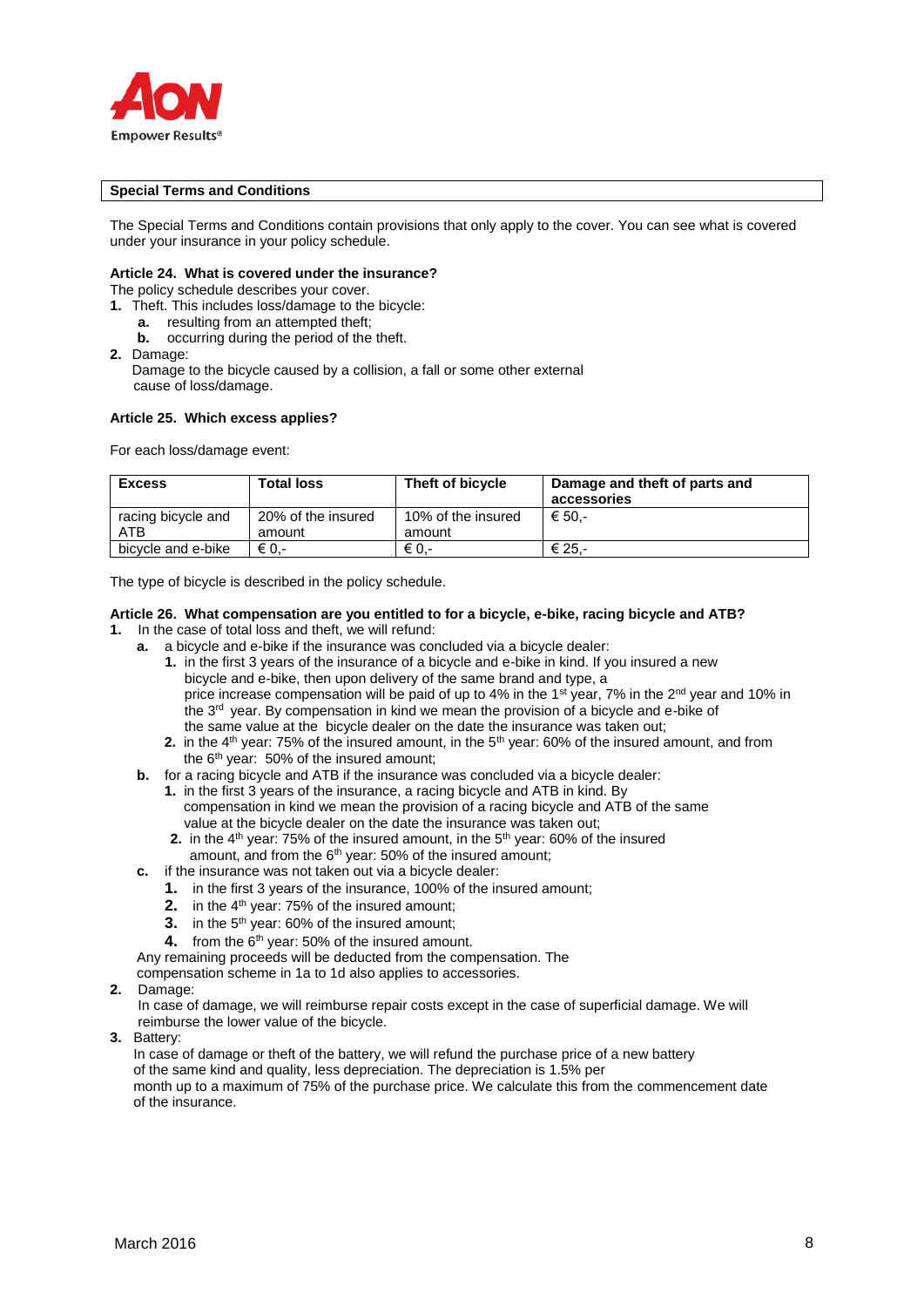

**4.** Transfer of rights:

 At our request, you are required to transfer all rights you may have toward others in respect of the loss/damage to us in writing in exchange for compensation.

**5.** Expert appraisal of claims: To the extent the loss/damage cannot be determined by mutual agreement, this will be determined by a claims assessor to be appointed by us.

**Article 27. Recovery assistance** (this coverage applies only if your policy schedule indicates that recovery assistance is insured)

| Please note!                               | No rights can be derived from this recovery assistance if the loss/damage event:<br>1. occurred before the commencement date of theft and/or damage cover;<br>2.<br>could be anticipated at the time of taking out the theft and/or damage cover.                                                                                                                                                                                                                                                                                                                                                                                                                                                                                                                                                                                                                                                                                                                                                               |
|--------------------------------------------|-----------------------------------------------------------------------------------------------------------------------------------------------------------------------------------------------------------------------------------------------------------------------------------------------------------------------------------------------------------------------------------------------------------------------------------------------------------------------------------------------------------------------------------------------------------------------------------------------------------------------------------------------------------------------------------------------------------------------------------------------------------------------------------------------------------------------------------------------------------------------------------------------------------------------------------------------------------------------------------------------------------------|
| Where is the recovery<br>assistance valid? | In (geographical) Europe. In Russia to the Urals and in Turkey to the Bosphorus.                                                                                                                                                                                                                                                                                                                                                                                                                                                                                                                                                                                                                                                                                                                                                                                                                                                                                                                                |
| Who will handle your<br>case?              | Recovery assistance is implemented by Stichting MRT Rechtsbijstand (MRT), P.O. Box<br>739, 7900 AS, Hoogeveen (website: www.mrtrechtsbijstand.nl, e-mail:<br>schade@mrtrechtsbijstand.nl).                                                                                                                                                                                                                                                                                                                                                                                                                                                                                                                                                                                                                                                                                                                                                                                                                      |
| Who is insured?                            | You;<br>1.<br>Your legal heirs, provided they have a claim to maintenance in accordance with<br>2.<br>Article 6:108 of the Dutch Civil Code.                                                                                                                                                                                                                                                                                                                                                                                                                                                                                                                                                                                                                                                                                                                                                                                                                                                                    |
| What is covered under<br>the insurance?    | The recovery of loss/damage that you have suffered in a traffic accident involving you<br>and the bicycle in question.                                                                                                                                                                                                                                                                                                                                                                                                                                                                                                                                                                                                                                                                                                                                                                                                                                                                                          |
| What is reimbursed?                        | MRT will reimburse the following costs:<br>the costs of handling by MRT;<br>1.<br>the costs of a lawyer, bailiff and other experts engaged by MRT, if you are unable<br>2.<br>to obtain reimbursed of these expenses on the basis of statutory provisions;<br>procedural and legal costs and expenses for binding advice or arbitration.<br>3.<br>Redemption sums, penalties and other measures imposed as a penalty are not<br>insured;<br>4.<br>expenses of witnesses;<br>the costs of legal assistance from the opposite party if you were ordered to pay<br>5.<br>these on the basis of a judgment, binding decision or arbitration;<br>if the opposite party is ordered to pay the costs of legal assistance, this amount is<br>6.<br>for the account of MRT as these are costs incurred by MRT;<br>the reasonable travel and accommodation expenses agreed with MRT if you must<br>7.<br>appear in person before a foreign court.                                                                         |
| How is your case<br>handled?               | MRT will handle you case as follows:<br>you will be granted legal assistance if MRT considers that legal assistance has a<br>1.<br>reasonable chance of success. If MRT considers that there is no reasonable<br>prospect of success, MRT will give reasons why it will not (continue to) handle the<br>case;<br>if MRT handles a case, it will first attempt to reach an amicable settlement in<br>2.<br>consultation with you. If you take your case to another legal representative for<br>(further) handling without the permission of MRT, then the cover for this<br>loss/damage event will be cancelled;<br>the engagement of a lawyer or other expert can only be performed by MRT;<br>3.<br>MRT may pay you the amount for which legal assistance exists for the<br>4.<br>loss/damage, if the costs of legal assistance go beyond the interest;<br>if immediate legal assistance is required for an accident abroad, you are entitled to<br>5.<br>engage a lawyer after obtaining permission from MRT. |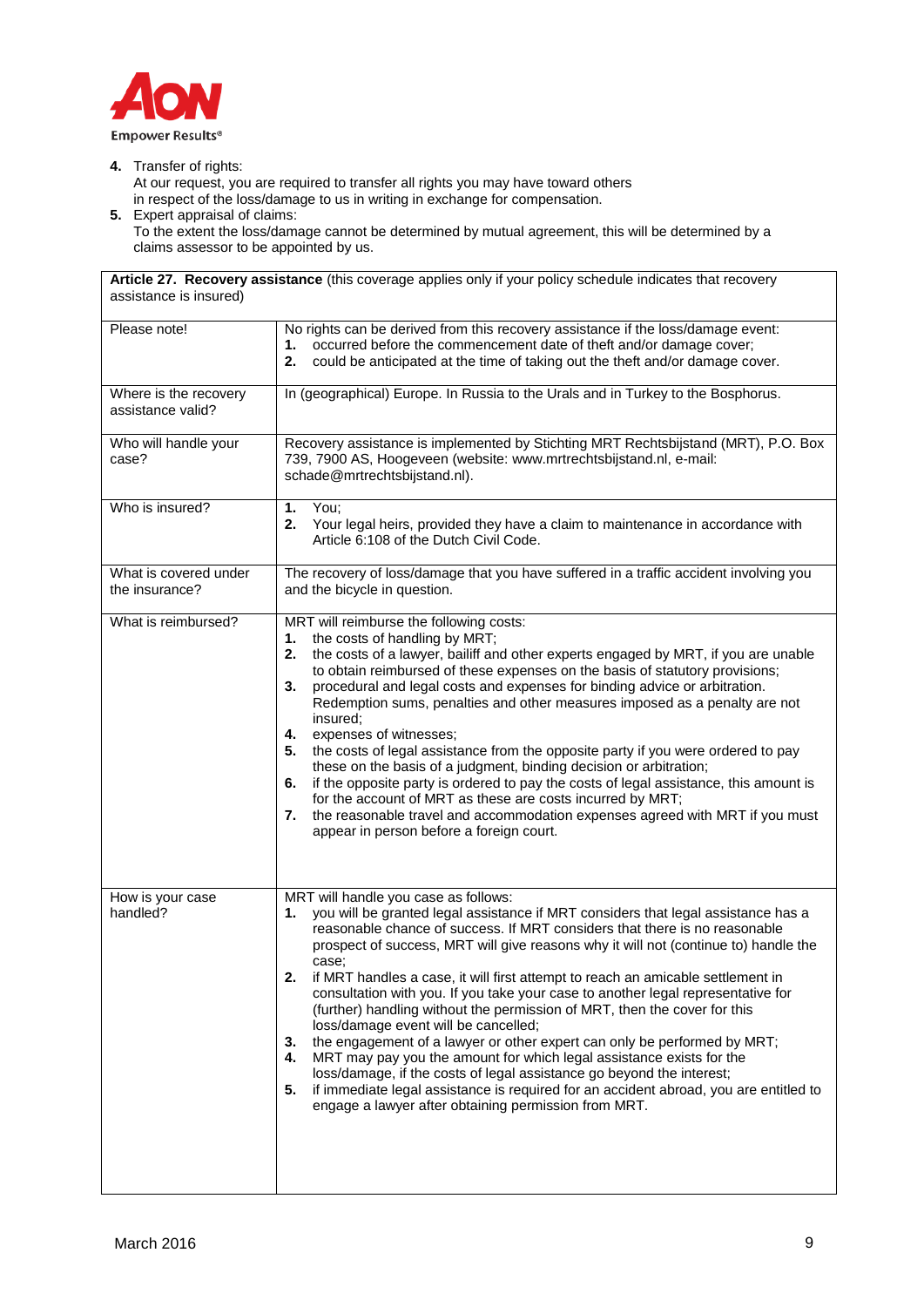

| Engaging a lawyer (and<br>appraisal expert)                                             | If no amicable settlement can be reached with the opposite party and legal<br>1.<br>proceedings are necessary, then you will have free choice of lawyer. You may then<br>choose a lawyer or have the case dealt with by a lawyer engaged by MRT. The<br>costs of the lawyer of MET are insured up to an amount higher than the cost of the<br>lawyer you choose. See under Maximum costs.<br>If you have chosen a lawyer and you wish to change this lawyer during the<br>2.<br>handling of the conflict, only the costs of the first lawyer will be reimbursed.<br>The engagement of a lawyer or other expert can only be performed by MRT.<br>3.                                                                                                                                                                     |
|-----------------------------------------------------------------------------------------|------------------------------------------------------------------------------------------------------------------------------------------------------------------------------------------------------------------------------------------------------------------------------------------------------------------------------------------------------------------------------------------------------------------------------------------------------------------------------------------------------------------------------------------------------------------------------------------------------------------------------------------------------------------------------------------------------------------------------------------------------------------------------------------------------------------------|
| Maximum costs                                                                           | Per loss/damage event we never reimburse an amount exceeding € 25,000.                                                                                                                                                                                                                                                                                                                                                                                                                                                                                                                                                                                                                                                                                                                                                 |
|                                                                                         | Per loss/damage event we reimburse up to $\epsilon$ 5,000 if you choose the lawyer. This<br>maximum limit applies to the fees and office expenses of the lawyer. All other costs<br>incurred within the framework of conducting the proceedings, such as costs of bailiffs,<br>experts, expert appraisal and court fees and the like are not covered by this maximum<br>limit.<br>If the lawyer handling the case is engaged by MRT, this is subject to the usual<br>maximum of $\in$ 25,000.                                                                                                                                                                                                                                                                                                                          |
| You disagree with the<br>position held by MRT                                           | What should you do if you disagree with the position held by MRT:<br>If you do not agree with the opinion of MRT that there is no reasonable chance of<br>1.<br>success, you must inform MRT of your reasons for this in writing. In that case, after<br>consultation with MRT and for the account of MRT, you may obtain advice from a<br>lawyer chosen by yourself. Only MRT can engage the lawyer. If the lawyer agrees<br>with you, then MRT will pursue the matter in accordance with the advice given by<br>the lawyer;<br>2. if the lawyer does not agree with you or does not agree with you completely, you<br>can assume the handling of your case for your own account;<br>if you achieve your intended result, then MRT will reimburse you for the costs<br>3.<br>incurred by you up to the maximum costs. |
| Conflict of interest                                                                    | There is a conflict of interest if several insured parties to a dispute are entitled<br>to legal assistance from us. The following situations may                                                                                                                                                                                                                                                                                                                                                                                                                                                                                                                                                                                                                                                                      |
|                                                                                         | occur:<br>1. if there is a dispute between you as policyholder and a<br>co-insured party concerning one policy, we will only provide cover to the<br>policyholder;<br>2. if there is a dispute between two co-insured parties concerning one policy, we only<br>provide legal assistance to the person designated by the policyholder;<br>3. if there is a dispute between two insured Parties concerning two different policies,<br>both insured parties are entitled to legal assistance from a lawyer or legally<br>authorised expert of their own choice for our account. We reimburse the costs per<br>insured party to the maximum costs limit.                                                                                                                                                                  |
| What are your<br>obligations if you want to<br>recourse to this recovery<br>assistance? | Once you are aware of a loss/damage event for which you want recourse to legal<br>assistance, you should:<br>notify MRT of any relevant facts in writing as soon as possible. This notification<br>1.<br>authorises MRT to represent your interests;<br>send all correspondence and documents received to MRT as soon as possible,<br>2.<br>without responding yourself;<br>provide your full cooperation to MRT or its lawyer or expert;<br>3.<br>refrain from doing anything that could damage our interests and/or those of MRT.<br>4.                                                                                                                                                                                                                                                                              |
| What is not insured?                                                                    | Article 16 lists those situations where we do not provide cover. There is no cover (any<br>longer) if:<br>you have engaged a lawyer or other legal representative without consulting MRT;<br>1.<br>you have submitted a claim to MRT more than a year after the loss/damage event;<br>2.<br>3. it relates to a dispute about this insurance contract;<br>4. if the value of the case is less than $\epsilon$ 250;<br>5.<br>the loss/damage was caused by or in connection with a violent crime.                                                                                                                                                                                                                                                                                                                        |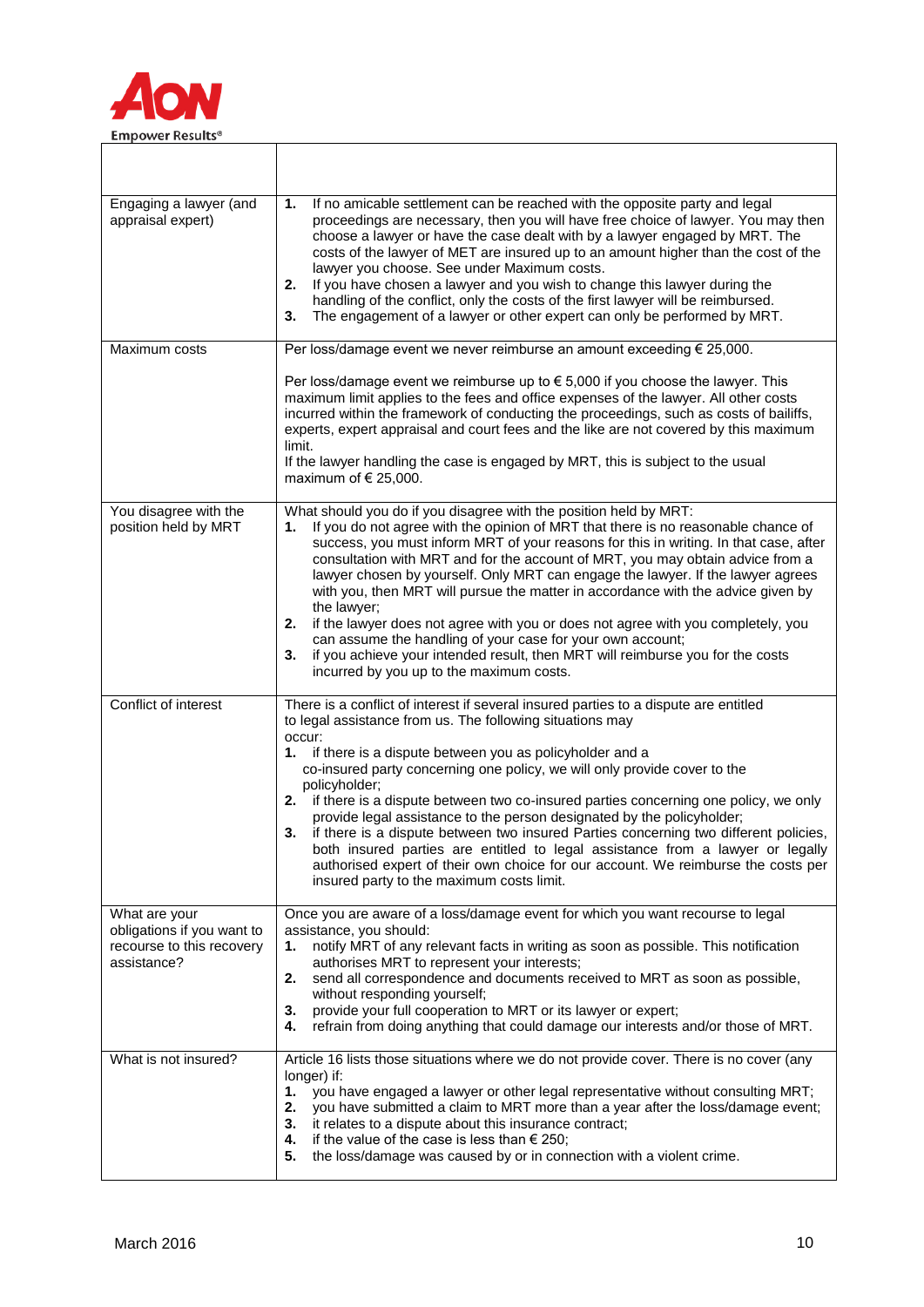

| <b>LITINAMAL INCONTRA</b>                              |                                                                                                                                                                                                                                                                         |
|--------------------------------------------------------|-------------------------------------------------------------------------------------------------------------------------------------------------------------------------------------------------------------------------------------------------------------------------|
| Recovery of costs of<br>legal assistance               | The costs of legal assistance incurred by MRT which are recoverable are not<br>reimbursed by the responsible party. In that case, MRT will recover the costs incurred<br>by you from the responsible party. Costs that are not recoverable are reimbursed by<br>MRT.    |
| Compensation if the<br>other party is unable to<br>pay | If the responsible party is unable to pay and the loss/damage cannot be recovered in<br>any other way, MRT will compensate all insured parties jointly a maximum amount of €<br>500 per loss/damage event.                                                              |
| Lapse of the right to legal<br>assistance              | Your right under this insurance expires 3 years from the time MRT has taken a final<br>position with regard to:<br>the absence of cover;<br>the absence of a reasonable chance of success in the case;<br>2.<br>with respect to the (non) reimbursement of costs.<br>3. |

| Article 28. Accident (this coverage applies only if your policy schedule indicates that accidents are insured) |                                                                                                                                                                                                                                                                                                                                                                                                                                                                                                                                                                                                                                                                                                                                                                                                                                                                                                                                                                                                                                                                                                                                                                                                                                                                                                                                                                                                                                                                                                                                                                                                                                                                                                                                                                                                        |  |
|----------------------------------------------------------------------------------------------------------------|--------------------------------------------------------------------------------------------------------------------------------------------------------------------------------------------------------------------------------------------------------------------------------------------------------------------------------------------------------------------------------------------------------------------------------------------------------------------------------------------------------------------------------------------------------------------------------------------------------------------------------------------------------------------------------------------------------------------------------------------------------------------------------------------------------------------------------------------------------------------------------------------------------------------------------------------------------------------------------------------------------------------------------------------------------------------------------------------------------------------------------------------------------------------------------------------------------------------------------------------------------------------------------------------------------------------------------------------------------------------------------------------------------------------------------------------------------------------------------------------------------------------------------------------------------------------------------------------------------------------------------------------------------------------------------------------------------------------------------------------------------------------------------------------------------|--|
| What do we mean by an<br>accident?                                                                             | By accident we mean a sudden event that is beyond the control of the insured party<br>caused by an external event of physical violence with a direct impact on the body,<br>which results in permanent disability or death.                                                                                                                                                                                                                                                                                                                                                                                                                                                                                                                                                                                                                                                                                                                                                                                                                                                                                                                                                                                                                                                                                                                                                                                                                                                                                                                                                                                                                                                                                                                                                                            |  |
| Where are bicycle<br>accidents insured?                                                                        | A bicycle accident is insured worldwide.                                                                                                                                                                                                                                                                                                                                                                                                                                                                                                                                                                                                                                                                                                                                                                                                                                                                                                                                                                                                                                                                                                                                                                                                                                                                                                                                                                                                                                                                                                                                                                                                                                                                                                                                                               |  |
| What is covered under<br>the insurance?                                                                        | This cover entitles you payment when an insured party as a result of a bicycle accident:<br>dies:<br>1.<br>remains fully or partially disabled.<br>2.<br>This cover also applies during performing emergency repairs to the bicycle during the<br>trip.                                                                                                                                                                                                                                                                                                                                                                                                                                                                                                                                                                                                                                                                                                                                                                                                                                                                                                                                                                                                                                                                                                                                                                                                                                                                                                                                                                                                                                                                                                                                                |  |
| What do we pay you?                                                                                            | In the case of an accident, an insured party is paid:<br><b>1.</b> upon death: € 5,000;<br>All sums paid under this cover<br>as a result of invalidity in respect of the same accident will be deducted from<br>this amount. If the payment for invalidity is higher than the<br>payment upon death then the higher amount will not be recovered.<br>upon permanent invalidity: up to $\epsilon$ 10,000.<br>2.<br>The payment for permanent invalidity is a percentage of the insured<br>sum. The level of this percentage is determined on the basis of two<br>questions:<br>In which part of the body is there permanent invalidity?<br>а.<br>Have the functions of this body part been lost<br>b.<br>fully or partially?<br>We have an objective starting point: the degree of invalidity of the<br>entire body as a result of the injury. We base ourselves on the most<br>recent edition of the Guides to the Evaluation of Permanent Impairment<br>of the American Medical Association (AMA). We determined the degree of<br>disability without taking the occupation, hobbies or pastimes of the<br>insured party into consideration. The percentage of permanent invalidity is always<br>determined by an independent specialist. Was the insured party a permanent invalid<br>before the accident or was this aggravated by the accident? Then, we look at the<br>degree of permanent invalidity before and after the accident. We determined the<br>payment on the basis of the difference.<br>Have we been unable to determine the degree of invalidity within 1 year from the<br>date of the accident? Or do we or those involved determine that the<br>degree of invalidity may still change?<br>Then we put off the decision for a maximum of 3 years after the date of the<br>accident. |  |
|                                                                                                                |                                                                                                                                                                                                                                                                                                                                                                                                                                                                                                                                                                                                                                                                                                                                                                                                                                                                                                                                                                                                                                                                                                                                                                                                                                                                                                                                                                                                                                                                                                                                                                                                                                                                                                                                                                                                        |  |